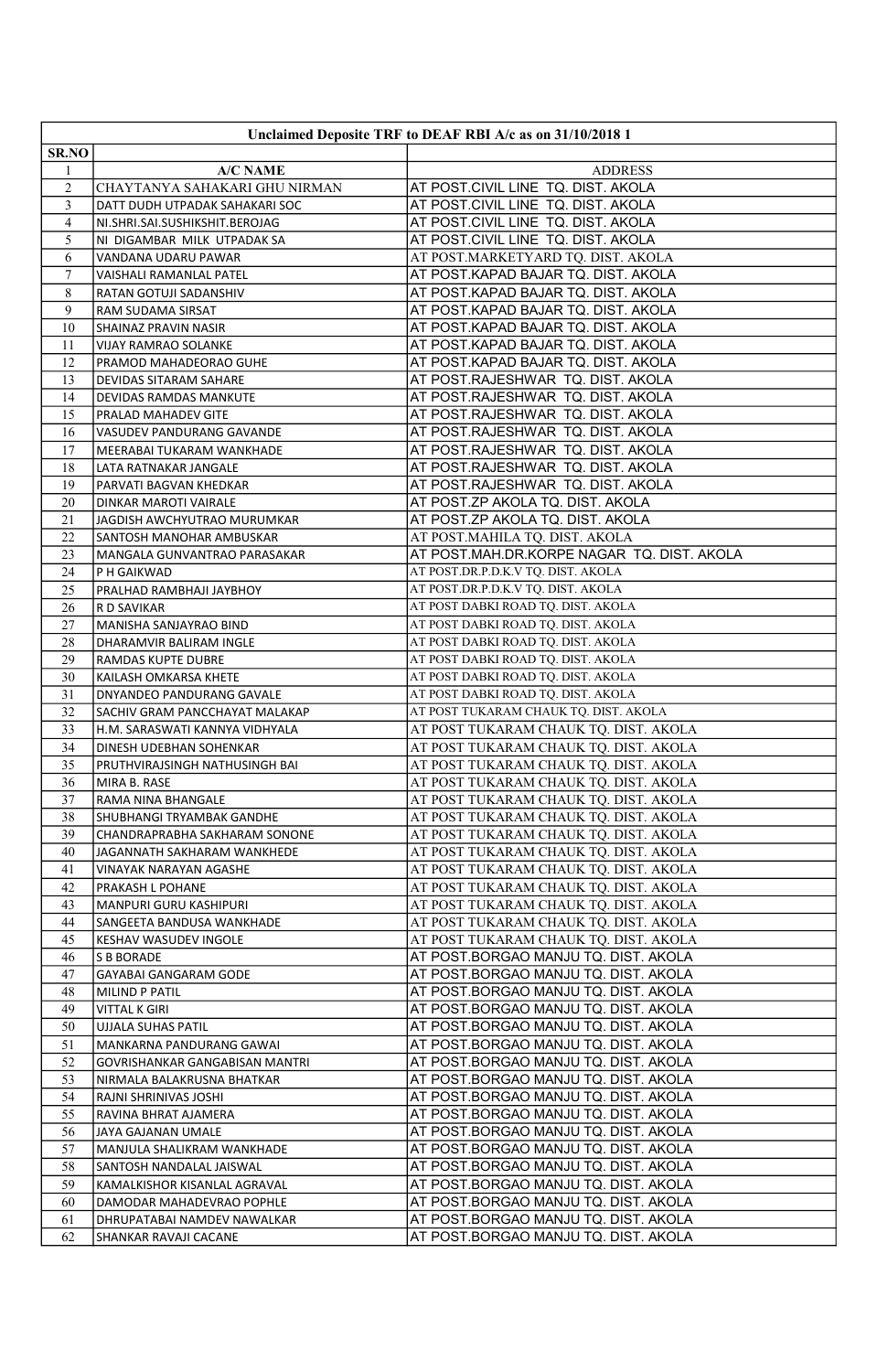| 63         | <b>ASHOK UTTAM SIRSAT</b>                                    | AT POST.BORGAO MANJU TQ. DIST. AKOLA                                            |
|------------|--------------------------------------------------------------|---------------------------------------------------------------------------------|
| 64         | SHANKAR A MUNJAL                                             | AT POST.BORGAO MANJU TQ. DIST. AKOLA                                            |
| 65         | SACHIN SUKHDEV LAHANE                                        | AT POST.BORGAO MANJU TQ. DIST. AKOLA                                            |
| 66         | P W DESHAMUKH                                                | AT POST.BORGAO MANJU TQ. DIST. AKOLA                                            |
| 67         | SEWASAHAKARI S.LTD                                           | AT POST.BORGAO MANJU TQ. DIST. AKOLA                                            |
| 68         | RAMESH DEVSA BASOLE                                          | AT POST.PALSO BADHE TQ. DIST. AKOLA                                             |
| 69         | PUNDLIK SITARAM MORE                                         | AT POST.PALSO BADHE TQ. DIST. AKOLA                                             |
| 70         | BAJIRAO NARAYAN TAYADE                                       | AT POST.PALSO BADHE TQ. DIST. AKOLA                                             |
| 71         | DINKAR HARIBHAU GAVANDE                                      | AT POST.PALSO BADHE TQ. DIST. AKOLA                                             |
| 72         | <b>SUMAN S BHAGAT</b>                                        | AT POST.PALSO BADHE TQ. DIST. AKOLA                                             |
| 73         | NARAYAN Y WAGHAMARE                                          | AT POST.KANSHIVANI TQ. DIST. AKOLA                                              |
| 74         | SK SATTAR SK IMAM                                            | AT POST.PATUR NANDAPUR TQ. DIST. AKOLA                                          |
| 75         | GANGABISANT GOURILAL MALANI                                  | AT POST.KURANKHED TQ. DIST. AKOLA                                               |
| 76         | MAINABAI SHAMRAO GAVANDE                                     | AT POST.KURANKHED TQ. DIST. AKOLA                                               |
| 77         | RAJUULLHA KHAA SHERKHAA                                      | AT POST.KURANKHED TQ. DIST. AKOLA                                               |
| 78         | MURLIDHAR VITHAL MISAL                                       | AT POST.KURANKHED TQ. DIST. AKOLA                                               |
| 79         | VIMALABAI PANJABRAO DESHMUKH                                 | AT POST.KURANKHED TQ. DIST. AKOLA                                               |
| 80         | UJAWAL ABHIMAN MOHOD                                         | AT POST.KURANKHED TQ. DIST. AKOLA                                               |
| 81         | PRABHAKAR P KOKATE                                           | AT POST.KURANKHED TQ. DIST. AKOLA                                               |
| 82         | SACHIV GAM PANI PU SAMITI                                    | AT POST.KURANKHED TQ. DIST. AKOLA                                               |
| 83         | JAGDAMBA. SBGAT KURANKHED                                    | AT POST.KURANKHED TQ. DIST. AKOLA                                               |
| 84         | MAULI SHETKARI GAT                                           | AT POST.KURANKHED TQ. DIST. AKOLA                                               |
| 85         | JAY KISAN SHETKARI SELF HELF S                               | AT POST.KURANKHED TQ. DIST. AKOLA                                               |
| 86         | ULAHAS GAT KURANKHED                                         | AT POST.KURANKHED TQ. DIST. AKOLA                                               |
| 87         | MA CHANDIKA BGAT JAVALA                                      | AT POST.KURANKHED TQ. DIST. AKOLA                                               |
| 88         | VITTALKURPA BGAT TAKALI                                      | AT POST.KURANKHED TQ. DIST. AKOLA                                               |
| 89         | BHIMJOT SBGAT. DALAMBI                                       | AT POST.KURANKHED TQ. DIST. AKOLA                                               |
| 90         | SAVTRIBAI FULE G DUDHLAM                                     | AT POST.KURANKHED TQ. DIST. AKOLA                                               |
| 91         | PARIVARTAN SBGAT DUDHALAM                                    | AT POST.KURANKHED TQ. DIST. AKOLA                                               |
| 92         | SHIVAJI MAHARAJ GAT KHANDALA                                 | AT POST.KURANKHED TQ. DIST. AKOLA                                               |
| 93         | SHARDADEVI BGAT DALAMBI                                      | AT POST.KURANKHED TQ. DIST. AKOLA                                               |
| 94         | PRAGATI SBGAT TAKALIPOTE                                     | AT POST.KURANKHED TQ. DIST. AKOLA                                               |
| 95         | ADARSH GARAM MANDAL                                          | AT POST.KURANKHED TQ. DIST. AKOLA                                               |
| 96         | VASANTRAO RAMRAO BHATKAR                                     | AT POST.UMARI TQ. DIST. AKOLA                                                   |
| 97         | SANTOSH BHAURAO KHAMBALKAR                                   | AT POST.UMARI TQ. DIST. AKOLA                                                   |
| 98         | SACHIN D MISHRA                                              | AT POST.UMARI TQ. DIST. AKOLA                                                   |
| 99         | SIDDHRTH VIDYALAY                                            | AT POST.UMARI TQ. DIST. AKOLA                                                   |
| 100        | DNYNESHWAR MANIKRAO DOKE                                     | AT POST.UMARI TQ. DIST. AKOLA                                                   |
| 101        | SINDHU PANDURANG INGLE                                       | AT POST.UMARI TQ. DIST. AKOLA                                                   |
| 102        | DEVIDAS GANPAT ANJANKAR                                      | AT POST.UMARI TQ. DIST. AKOLA                                                   |
| 103        | SUKHDEV MANUMAJI DHAVALE                                     | AT POST.UMARI TQ. DIST. AKOLA                                                   |
| 104        | RAJSHRI VISHVAS THORAT                                       | AT POST.UMARI TQ. DIST. AKOLA                                                   |
| 105        | DUARKABAI NAGORAO NAVRE                                      | AT POST.UMARI TQ. DIST. AKOLA                                                   |
| 106        | NEETA DEVIDAS GAWANDE                                        | AT POST.UMARI TQ. DIST. AKOLA                                                   |
| 107        | DHANRAJ RUPAJI VARPANJAR                                     | AT POST.UMARI TQ. DIST. AKOLA                                                   |
| 108        | WAMAN R. NAVKAR                                              | AT POST.UMARI TQ. DIST. AKOLA                                                   |
| 109<br>110 | SHRIRAM S.SAHAYATA BACHAT GAT                                | AT POST.UMARI TQ. DIST. AKOLA                                                   |
| 111        | JAY MALHAR SHE.B.G. CHANDUR<br>PARVATABAI TULSHIRAM JAWANJAL | AT POST.KHADKI CHANDUR TQ. DIST. AKOLA<br>AT POST.RANPISE NAGAR TQ. DIST. AKOLA |
| 112        | MADHUKAR TRAMBAKRAO SONGAONKAR                               | AT POST.RANPISE NAGAR TQ. DIST. AKOLA                                           |
| 113        | MADHURI PRAKASH WANKHEDE                                     | AT POST.RANPISE NAGAR TQ. DIST. AKOLA                                           |
| 114        | RAJASHRI ANAND KALE                                          | AT POST.RANPISE NAGAR TQ. DIST. AKOLA                                           |
| 115        | SAMADHAN RUSTAM KASURKAR                                     | AT POST.AGAR TQ. DIST. AKOLA                                                    |
| 116        | ANANDA DEVIDAS THAKRE                                        | AT POST.AGAR TQ. DIST. AKOLA                                                    |
| 117        | SUBHASH YASHAWANT FATKAR                                     | AT POST.AGAR TQ. DIST. AKOLA                                                    |
| 118        | S IMMAM SHE SULTAN                                           | AT POST.AGAR TQ. DIST. AKOLA                                                    |
| 119        | BHIMRAO BAJIRAO TELGOTE                                      | AT POST.RATANLAL PLOT TQ. DIST. AKOLA                                           |
| 120        | VASANTA MAHADEORAO PANDE                                     | AT POST.RATANLAL PLOT TQ. DIST. AKOLA                                           |
| 121        | RAJKUMAR PUJOMAL SHAJDEV                                     | AT POST.BARSHITAKLI TQ.BARSHITAKLI DIST. AKOLA                                  |
| 122        | PRATABSIHA MARWAL                                            | AT POST.BARSHITAKLI TQ.BARSHITAKLI DIST. AKOLA                                  |
| 123        | SHANTARAM TOTARAM DHORE                                      | AT POST.BARSHITAKLI TQ.BARSHITAKLI DIST. AKOLA                                  |
| 124        | DADARAO BALIRAM AGARKAR                                      | AT POST.BARSHITAKLI TQ.BARSHITAKLI DIST. AKOLA                                  |
| 125        | KASABAI NAMDEV INGALE                                        | AT POST.BARSHITAKLI TQ.BARSHITAKLI DIST. AKOLA                                  |
| 126        | SURAKA MAHADEV JADHAV                                        | AT POST.BARSHITAKLI TQ.BARSHITAKLI DIST. AKOLA                                  |
|            |                                                              |                                                                                 |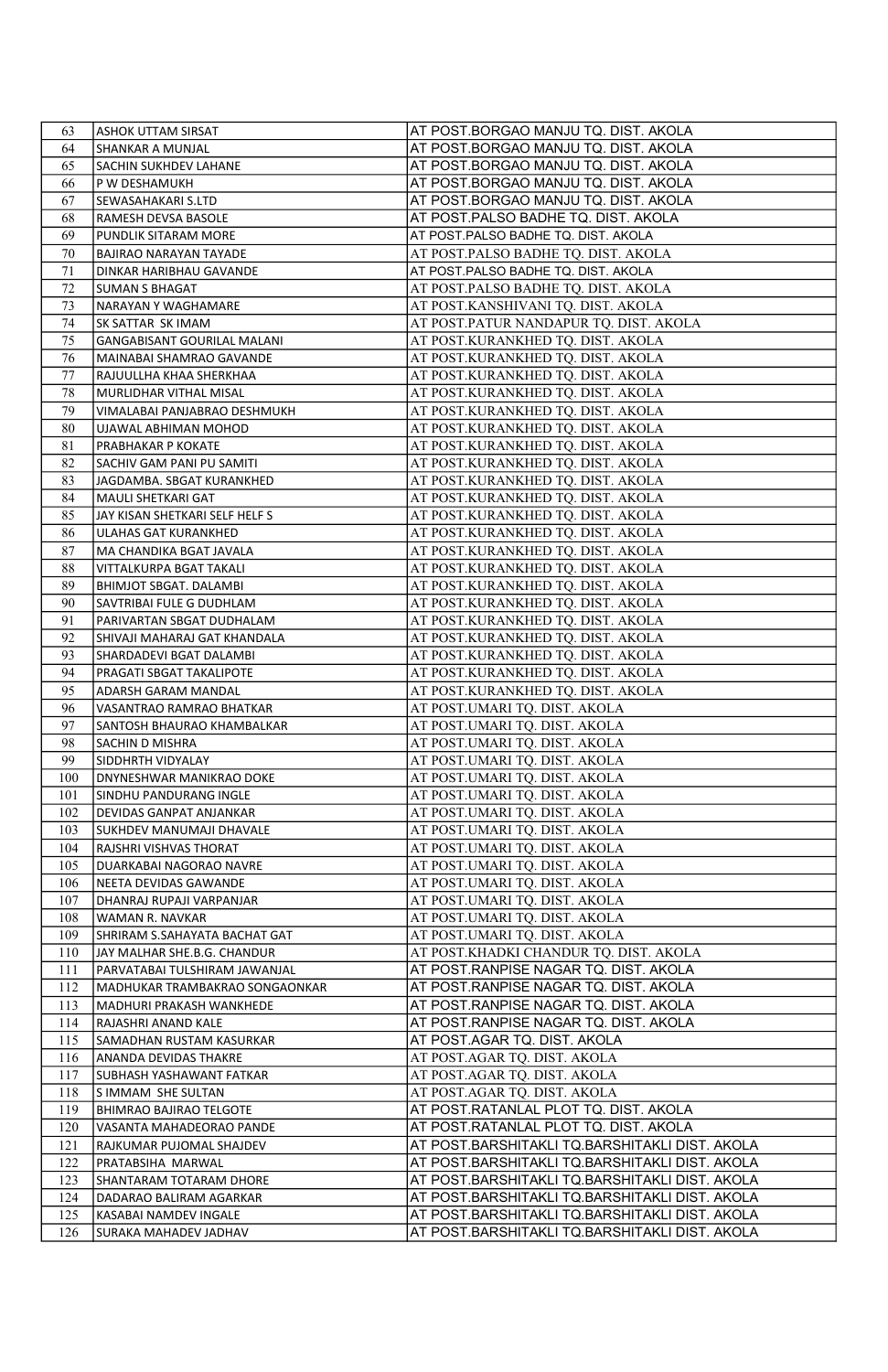| 127        | SWAYAMSEVAK WASTI SHAALA                                      | AT POST.BARSHITAKLI TQ.BARSHITAKLI DIST. AKOLA                                 |
|------------|---------------------------------------------------------------|--------------------------------------------------------------------------------|
| 128        | MUKESH A INGALE                                               | AT POST.PINJAR TQ.BARSHITAKLI DIST. AKOLA                                      |
| 129        | SHARDA N CHAMBHARE                                            | AT POST.PINJAR TQ.BARSHITAKLI DIST. AKOLA                                      |
| 130        | S S A NIDHI GRAM SAVARKHED                                    | AT POST.PINJAR TQ.BARSHITAKLI DIST. AKOLA                                      |
| 131        | KISAN SAMBHAJI KARWATE                                        | AT POST.MAHAN TQ.BARSHITAKLI DIST. AKOLA                                       |
| 132        | <b>B NI NI. GRAM VASHTAPUR</b>                                | AT POST.MAHAN TQ.BARSHITAKLI DIST. AKOLA                                       |
| 133        | ANUSAYA MATA MAHILA B GAT                                     | AT POST.MAHAN TQ.BARSHITAKLI DIST. AKOLA                                       |
| 134        | RAMABAI MAHILA BACHAT GAT                                     | AT POST.MAHAN TQ.BARSHITAKLI DIST. AKOLA                                       |
| 135        | SAMATA PURUSH BACHAT GAT                                      | AT POST.MAHAN TQ.BARSHITAKLI DIST. AKOLA                                       |
| 136        | JAYKISAN PURUSH BACHAT GAT                                    | AT POST.MAHAN TQ.BARSHITAKLI DIST. AKOLA                                       |
| 137        | TRAMBAK SHIVRAM GODMALE                                       | AT POST.KANEHARI SARAP TQ.BARSHITAKLI DIST. AKOLA                              |
| 138        | HM JAYBAJ VI RUSATMABAD                                       | AT POST.KANEHARI SARAP TQ.BARSHITAKLI DIST. AKOLA                              |
| 139        | KISAN KALU RATHI                                              | AT POST.DHABA TQ.BARSHITAKLI DIST. AKOLA                                       |
| 140        | SUNANDA YASHVANT KARAVALE                                     | AT POST.DHABA TQ.BARSHITAKLI DIST. AKOLA                                       |
| 141        | OFFICER INCHARGE BETELVINE RES                                | AT POST.AKOT MAIN TQ.AKOT DIST. AKOLA                                          |
| 142        | SURESH KASHIRAM RAUT                                          | AT POST.AKOT MAIN TQ.AKOT DIST. AKOLA                                          |
| 143        | GULABRAO RAMRAO INGLE                                         | AT POST.AKOT MAIN TQ.AKOT DIST. AKOLA                                          |
| 144        | SARANDHAR FATUJI POTE                                         | AT POST.AKOT MAIN TQ.AKOT DIST. AKOLA                                          |
| 145        | JAHAGHER HASAN PAWAR                                          | AT POST.AKOT MAIN TQ.AKOT DIST. AKOLA                                          |
| 146        | SHYAMRAO KEVDAJI NEVARE                                       | AT POST.AKOT MAIN TQ.AKOT DIST. AKOLA                                          |
| 147        | PRADIP SHIVARAM TAYADE                                        | AT POST.AKOT MAIN TQ.AKOT DIST. AKOLA                                          |
| 148        | VIDHYA LAXMANRAO METKAR                                       | AT POST.AKOT MAIN TQ.AKOT DIST. AKOLA                                          |
| 149        | BHIMRAO RAMRAO NEWARE                                         | AT POST.AKOT MAIN TQ.AKOT DIST. AKOLA                                          |
| 150        | <b>GOTTAM UTTAM PANDIT</b>                                    | AT POST.AKOT MAIN TQ.AKOT DIST. AKOLA                                          |
| 151        | RAMKRUSHNA MAHADEV SONTAKKE                                   | AT POST.AKOT MAIN TQ.AKOT DIST. AKOLA                                          |
| 152        | MAHADEV BHIMARAO BODALE                                       | AT POST.AKOT MAIN TQ.AKOT DIST. AKOLA                                          |
| 153        | BUDHD PRASARAK M. BHI.N. AKOT                                 | AT POST.AKOT MAIN TQ.AKOT DIST. AKOLA                                          |
| 154        | SWAMI VIVEKA.SHI. MAN.BALE.                                   | AT POST.AKOT MAIN TQ.AKOT DIST. AKOLA                                          |
| 155<br>156 | GRAMIN JIVAN SUDH.YOJ.JAULK<br>LOK PRASHIKSHAN PRASARAK MANDA | AT POST.AKOT MAIN TQ.AKOT DIST. AKOLA<br>AT POST.AKOT MAIN TQ.AKOT DIST. AKOLA |
|            | NYAY PANCHAYAT JAUR.                                          | AT POST.AKOT MAIN TQ.AKOT DIST. AKOLA                                          |
| 157<br>158 | GRA.ROJ. YAJANA HAIG.                                         | AT POST.AKOT MAIN TQ.AKOT DIST. AKOLA                                          |
| 159        | GUNV.PARI.YAJA.Z.P.MAD SC.                                    | AT POST.AKOT MAIN TQ.AKOT DIST. AKOLA                                          |
| 160        | GAT VIK.ADHI PANCH.AKOT                                       | AT POST.AKOT MAIN TQ.AKOT DIST. AKOLA                                          |
| 161        | DYEYAP.SAS.SAHA.GATAKOT                                       | AT POST.AKOT MAIN TQ.AKOT DIST. AKOLA                                          |
| 162        | GARAMIN ROJGAR YOJNA ADGAON                                   | AT POST.AKOT MAIN TQ.AKOT DIST. AKOLA                                          |
| 163        | SANT TUKAR.SET.MAND.KALWADI                                   | AT POST.AKOT MAIN TQ.AKOT DIST. AKOLA                                          |
| 164        | SANT.BHASKAR.MAH.ADRSHA.                                      | AT POST.AKOT MAIN TQ.AKOT DIST. AKOLA                                          |
| 165        | VASUDA.A.FAUNIDATION.AMRAVATI                                 | AT POST.AKOT MAIN TQ.AKOT DIST. AKOLA                                          |
| 166        | GRAM PANCHAYAT, BELURA (YASHWA                                | AT POST.AKOT MAIN TQ.AKOT DIST. AKOLA                                          |
| 167        | SAMARTH BACHAT GAT RUIKHED                                    | AT POST.AKOT MAIN TQ.AKOT DIST. AKOLA                                          |
| 168        | MAULI M.B.G. WAAI                                             | AT POST.AKOT MAIN TQ.AKOT DIST. AKOLA                                          |
| 169        | PRAKASH BADRILAL AGRAWAL                                      | AT POST.AKOT CITY TQ.AKOT DIST. AKOLA                                          |
| 170        | PUSHPA SHANKARRAO DESHMUKH                                    | AT POST.AKOT CITY TQ.AKOT DIST. AKOLA                                          |
| 171        | NAMDEV BABAN BOROKAR                                          | AT POST.AKOT CITY TQ.AKOT DIST. AKOLA                                          |
| 172        | KURESH ANJUM KURESHI                                          | AT POST.AKOT CITY TQ.AKOT DIST. AKOLA                                          |
| 173        | TUKARAM K GANORKAR                                            | AT POST.AKOT CITY TQ.AKOT DIST. AKOLA                                          |
| 174        | S.S.AM.PSP TOWN AKOT BOYS U.H.                                | AT POST.AKOT CITY TQ.AKOT DIST. AKOLA                                          |
| 175        | <b>GANESH SBSHG GAT</b>                                       | AT POST.AKOT CITY TQ.AKOT DIST. AKOLA                                          |
| 176        | SANT SAVATA MALI S GAT                                        | AT POST.AKOT CITY TQ.AKOT DIST. AKOLA                                          |
| 177        | S VIDARBH BACHAT GAT                                          | AT POST.AKOT CITY TQ.AKOT DIST. AKOLA                                          |
| 178        | MAHATMA GANDHI SHE GAT                                        | AT POST.AKOT CITY TQ.AKOT DIST. AKOLA                                          |
| 179        | INDHIRA GANDHI B GAT                                          | AT POST.AKOT CITY TQ.AKOT DIST. AKOLA                                          |
| 180        | EKTA S S SETKARI BGAT                                         | AT POST.AKOT CITY TQ.AKOT DIST. AKOLA                                          |
| 181        | <b>GAJANAN SS SETKARI</b>                                     | AT POST.AKOT CITY TQ.AKOT DIST. AKOLA                                          |
| 182        | MAULI SETKARI S SGAT                                          | AT POST.AKOT CITY TQ.AKOT DIST. AKOLA                                          |
| 183        | RAJIV GANDHI S SGAT AKT                                       | AT POST.AKOT CITY TQ.AKOT DIST. AKOLA                                          |
| 184        | JAY KISAN S B GAT                                             | AT POST.AKOT CITY TQ.AKOT DIST. AKOLA                                          |
| 185        | MOLANA A K A S SAKT                                           | AT POST.AKOT CITY TQ.AKOT DIST. AKOLA                                          |
| 186        | NARSIGH MAHA S S SETKARI GAT                                  | AT POST.AKOT CITY TQ.AKOT DIST. AKOLA                                          |
| 187        | RAMESH GUNVANTRAO HUTKE                                       | AT POST.AKOT NARSINGH MANDIR TQ.AKOT DIST. AKOLA                               |
| 188        | VASNAT DEVRAO GUOD                                            | AT POST.AKOT NARSINGH MANDIR TQ.AKOT DIST. AKOLA                               |
| 189        | PANJABA SHRIRAM HINGHNKAR                                     | AT POST.AKOT NARSINGH MANDIR TQ.AKOT DIST. AKOLA                               |
| 190        | PRAVIN SHRIKRUSHNA MENDHE                                     | AT POST.AKOT NARSINGH MANDIR TQ.AKOT DIST. AKOLA                               |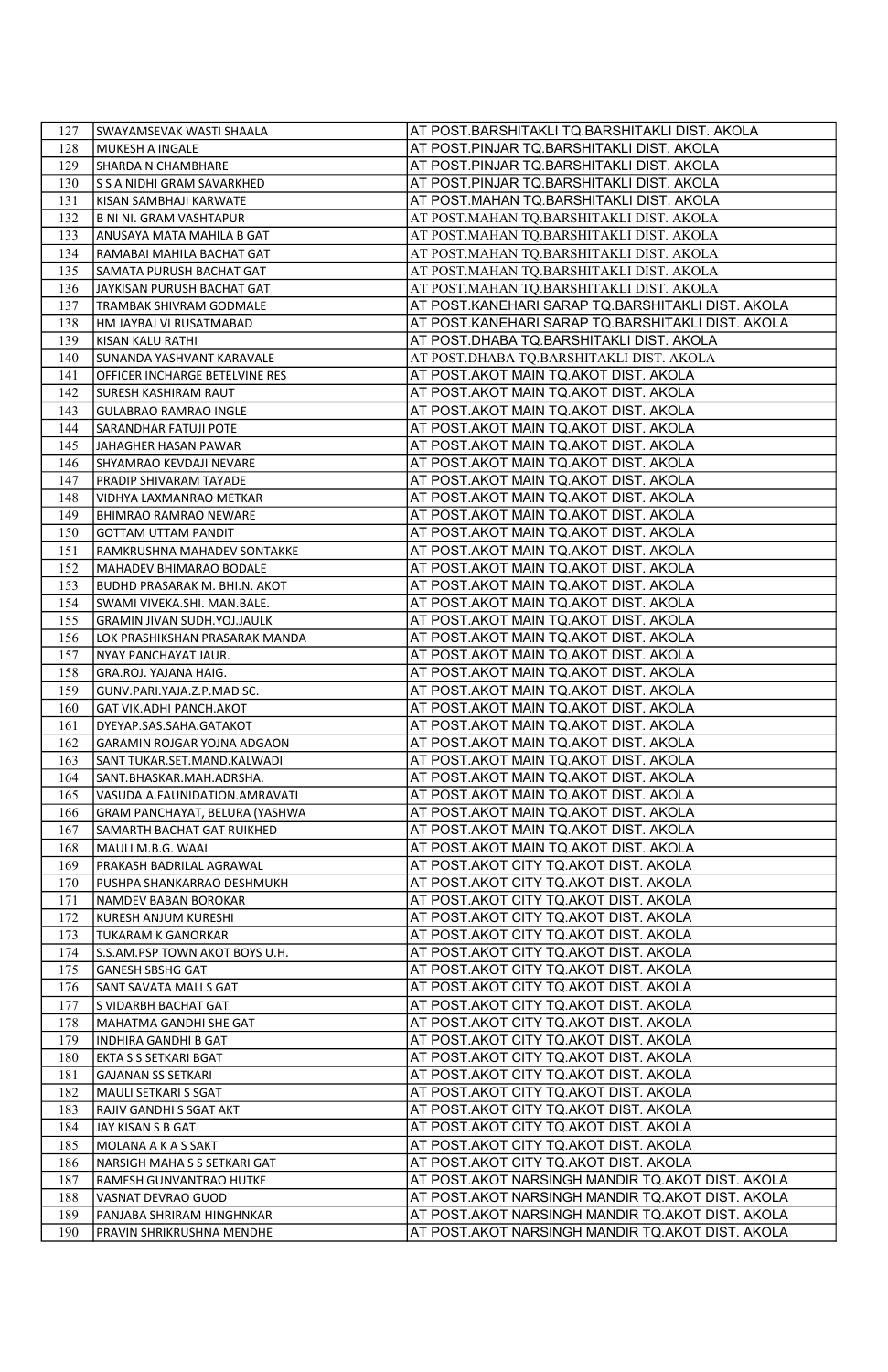| 191        | KAMALA SHANKAR REKHATE                                   | AT POST.AKOT NARSINGH MANDIR TQ.AKOT DIST. AKOLA                                           |
|------------|----------------------------------------------------------|--------------------------------------------------------------------------------------------|
| 192        | MANGLA SURENDRA POTE                                     | AT POST.AKOT NARSINGH MANDIR TQ.AKOT DIST. AKOLA                                           |
| 193        | PRAGATI AJABARO WAHILE                                   | AT POST.AKOT NARSINGH MANDIR TQ.AKOT DIST. AKOLA                                           |
| 194        | SANJAY VISWANATH GAWANDE                                 | AT POST.AKOT NARSINGH MANDIR TQ.AKOT DIST. AKOLA                                           |
| 195        | GAJANAN KESHAVRAO DESHMUKH                               | AT POST.AKOT NARSINGH MANDIR TQ.AKOT DIST. AKOLA                                           |
| 196        | KAMAL SHRIKRISHNA RAUT                                   | AT POST.SAVARA TQ.AKOT DIST. AKOLA                                                         |
| 197        | <b>TRYMBAK K GHATOL</b>                                  | AT POST.RAUNDALA TQ.AKOT DIST. AKOLA                                                       |
| 198        | MADHUKAR UTTAM WAHILE                                    | AT POST.CHOHHATA BAZAR TQ.AKOT DIST. AKOLA                                                 |
| 199        | MADHUKAR UTTAM WAHILE                                    | AT POST.CHOHHATA BAZAR TQ.AKOT DIST. AKOLA                                                 |
| 200        | GOVARDHAN MANUTRAO KHODAKE                               | AT POST.CHOHHATA BAZAR TQ.AKOT DIST. AKOLA                                                 |
| 201        | NARAYAN LAKSHAMAN PACHPOR                                | AT POST.CHOHHATA BAZAR TQ.AKOT DIST. AKOLA                                                 |
| 202        | MAMULBI BASHIRSHA                                        | AT POST.CHOHHATA BAZAR TQ.AKOT DIST. AKOLA                                                 |
| 203        | RAMRAO MAROTI BAKAL                                      | AT POST.CHOHHATA BAZAR TQ.AKOT DIST. AKOLA                                                 |
| 204        | PUJA M BCG MAROLA                                        | AT POST.WARUL JAULKA TQ.AKOT DIST. AKOLA                                                   |
| 205        | RAMESH BALIRAM BAYVAR                                    | AT POST.AKOLKHED TQ.AKOT DIST. AKOLA                                                       |
| 206        | PREMLATA NISHIKANT KULKARNI                              | AT POST.AKOLKHED TQ.AKOT DIST. AKOLA                                                       |
| 207        | SHALIGRAM SADASHIV BUTE                                  | AT POST.KUTASA TQ.AKOT DIST. AKOLA                                                         |
| 208        | NAMDEO MARUTI DHUMALE                                    | AT POST.KUTASA TQ.AKOT DIST. AKOLA                                                         |
| 209        | DADARAO DEVIDAS MUKUNDE                                  | AT POST.KUTASA TQ.AKOT DIST. AKOLA                                                         |
| 210        | ASHOK VASUDEO UMALE                                      | AT POST.KUTASA TQ.AKOT DIST. AKOLA                                                         |
| 211        | MADHUKAR BAPURAO KALE                                    | AT POST.KUTASA TQ.AKOT DIST. AKOLA                                                         |
| 212        | JAGANNATH SEVAKRAM ZAMARE                                | AT POST.KUTASA TQ.AKOT DIST. AKOLA                                                         |
| 213        | A RAJAK A HUSEN                                          | AT POST.MUNDGAON TQ.AKOT DIST. AKOLA                                                       |
| 214        | YAKNATH MAHADEV BAHAKAR                                  | AT POST.MUNDGAON TQ.AKOT DIST. AKOLA                                                       |
| 215        | MS. DAMODAR FURNITURE                                    | AT POST.TELHARA MAIN TQ.TELHARA DIST. AKOLA                                                |
| 216        | M. AJAHAR M. ANWAR                                       | AT POST. TELHARA MAIN TQ. TELHARA DIST. AKOLA                                              |
| 217        | KISAN SUKHDEV KALE                                       | AT POST. TELHARA MAIN TQ. TELHARA DIST. AKOLA                                              |
| 218        | ARUN NAMDEV RATOHD                                       | AT POST.TELHARA MAIN TQ.TELHARA DIST. AKOLA                                                |
| 219        | SUDHATAI N. DESHMUKH                                     | AT POST.TELHARA MAIN TQ.TELHARA DIST. AKOLA                                                |
| 220        | PRITIRAM SHIVRAM LANJEBAR<br>SINDHU BHANUDAS RATANPARKHE | AT POST.TELHARA MAIN TQ.TELHARA DIST. AKOLA                                                |
| 221<br>222 | GRUH.MAHI.S.S.B.GAT                                      | AT POST.TELHARA MAIN TQ.TELHARA DIST. AKOLA<br>AT POST.TELHARA MAIN TQ.TELHARA DIST. AKOLA |
| 223        | SANT YOGIRAJ SHETKARI S.S.GAT                            | AT POST.TELHARA MAIN TQ.TELHARA DIST. AKOLA                                                |
| 224        | JAY.S.S.S.S.BACHAT.GAT                                   | AT POST.TELHARA MAIN TQ.TELHARA DIST. AKOLA                                                |
| 225        | HM&ADS GARM S S GADEGAON                                 | AT POST.HIWARKHED TQ.TELHARA DIST. AKOLA                                                   |
| 226        | KALABHAU BHOMALA GABALE                                  | AT POST.HIWARKHED TQ.TELHARA DIST. AKOLA                                                   |
| 227        | RESHMABAI ABUL SURTANE                                   | AT POST.HIWARKHED TQ.TELHARA DIST. AKOLA                                                   |
| 228        | SANJIVANI SHG DANAPUR                                    | AT POST.DANAPUR TQ.TELHARA DIST. AKOLA                                                     |
| 229        | <b>GAYATRI SHG DANAPUR</b>                               | AT POST.DANAPUR TQ.TELHARA DIST. AKOLA                                                     |
| 230        | DNYANESHWAR SHG DANAPUR                                  | AT POST.DANAPUR TQ.TELHARA DIST. AKOLA                                                     |
| 231        | SHANKAR NAMDEO RAKHONDE                                  | AT POST.BELKHED TQ.TELHARA DIST. AKOLA                                                     |
| 232        | SHANTABI SHYAMRAO NIMKARDE                               | AT POST.BELKHED TQ.TELHARA DIST. AKOLA                                                     |
| 233        | MAHADEO PANDHARI WANKHADE                                | AT POST.BELKHED TQ.TELHARA DIST. AKOLA                                                     |
| 234        | M ALTAK A RAJJAK                                         | AT POST.BELKHED TQ.TELHARA DIST. AKOLA                                                     |
| 235        | HAFIJMIYA BABAMIYA DESHAMUKH                             | AT POST.AADSUL TQ.TELHARA DIST. AKOLA                                                      |
| 236        | SHRIKRUSHAN NAMDEV CHOUKE                                | AT POST.AADSUL TQ.TELHARA DIST. AKOLA                                                      |
| 237        | SHABANUR BI GULJAR KHA                                   | AT POST.AADSUL TQ.TELHARA DIST. AKOLA                                                      |
| 238        | SHESHARAO KISAN SABE                                     | AT POST.AADSUL TQ.TELHARA DIST. AKOLA                                                      |
| 239        | MUMATAJABI SHE. MANNAN                                   | AT POST.AADSUL TQ.TELHARA DIST. AKOLA                                                      |
| 240        | SHAHADEV JANU MANE                                       | AT POST.AADSUL TQ.TELHARA DIST. AKOLA                                                      |
| 241        | NAMDEV SHAMRAO TAYDE                                     | AT POST.AADSUL TQ.TELHARA DIST. AKOLA                                                      |
| 242        | NAGORAO DEVARAO RAUT                                     | AT POST.AADSUL TQ.TELHARA DIST. AKOLA                                                      |
| 243        | ASHADEVI SAVARKAR SARAF                                  | AT POST.AADSUL TQ.TELHARA DIST. AKOLA                                                      |
| 244        | ONKARDAS PURUSHHOTTAM RATHI                              | AT POST.AADSUL TQ.TELHARA DIST. AKOLA                                                      |
| 245        | SUBHADRABAI WAMANRAO WANKHADE                            | AT POST.AADSUL TQ.TELHARA DIST. AKOLA                                                      |
| 246        | MAHADEV PUNAJI SAPKAL                                    | AT POST.AADSUL TQ.TELHARA DIST. AKOLA                                                      |
| 247        | PAVAN DEVANAND NAGALE                                    | AT POST.AADSUL TQ.TELHARA DIST. AKOLA                                                      |
| 248        | JAYGURU DEO S BCG ADSUL                                  | AT POST.AADSUL TQ.TELHARA DIST. AKOLA                                                      |
| 249        | <b>OMSHANTI BCG TALEGAON</b>                             | AT POST.AADSUL TQ.TELHARA DIST. AKOLA                                                      |
| 250        | HARIOM BCG TELHARA                                       | AT POST.AADSUL TQ.TELHARA DIST. AKOLA                                                      |
| 251        | JAYBHAVANI BCG TELHARA                                   | AT POST.AADSUL TQ.TELHARA DIST. AKOLA                                                      |
| 252        | VISHVSHANTI S BCG KHAKRA                                 | AT POST.AADSUL TQ.TELHARA DIST. AKOLA                                                      |
| 253        | MAKARAND S BCG TELHARA                                   | AT POST.AADSUL TQ.TELHARA DIST. AKOLA                                                      |
| 254        | PURNAMAYA BCG SANGVI                                     | AT POST.AADSUL TQ.TELHARA DIST. AKOLA                                                      |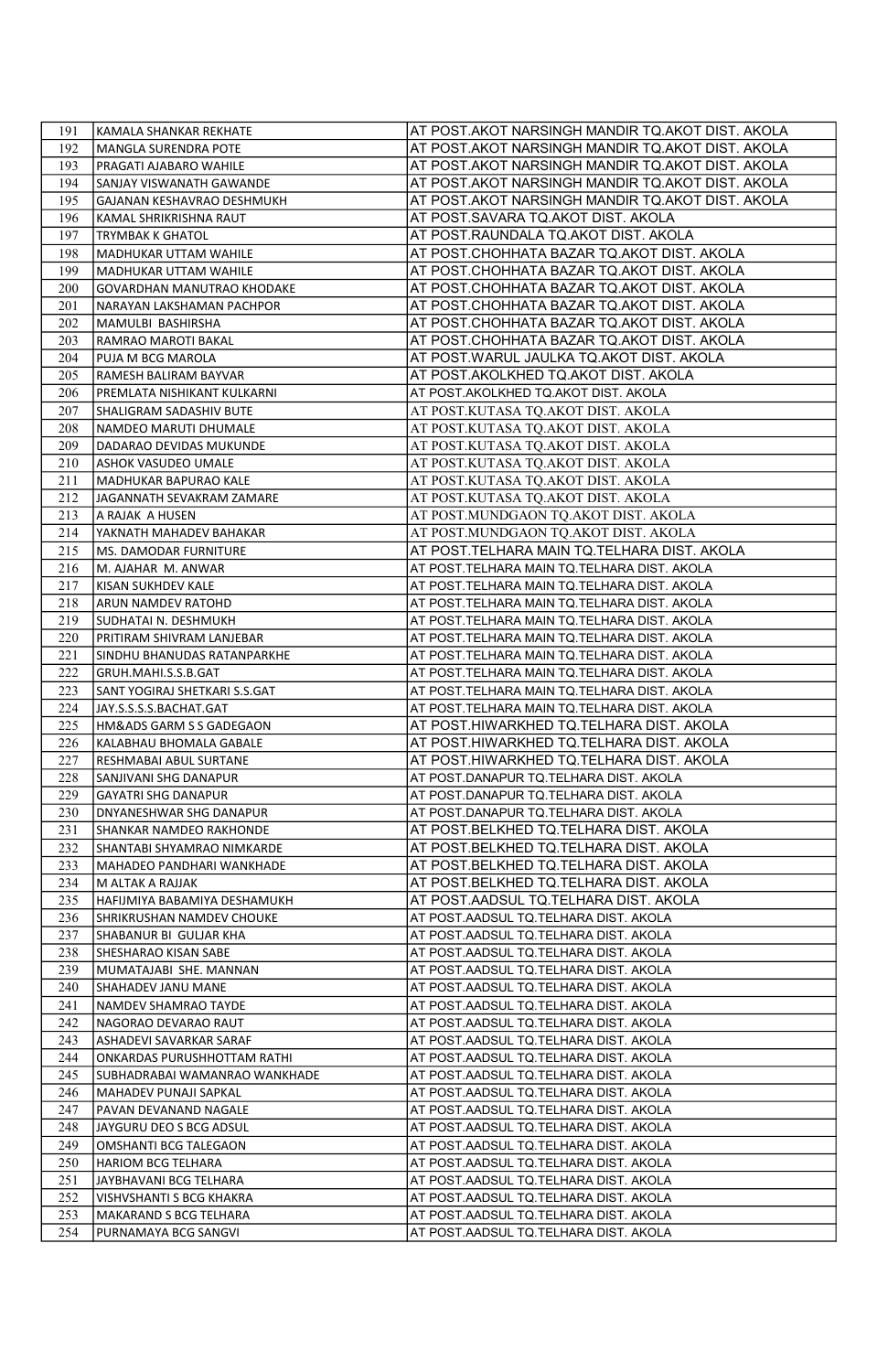| 255        | SWAMI SMARTH BCG ADSUL                        | AT POST.AADSUL TQ.TELHARA DIST. AKOLA                                              |
|------------|-----------------------------------------------|------------------------------------------------------------------------------------|
| 256        | JIJAMATA S BCG ADSUL                          | AT POST.AADSUL TQ.TELHARA DIST. AKOLA                                              |
| 257        | PADMA KISANRAO THAKRE                         | AT POST.ADGAON TQ.TELHARA DIST. AKOLA                                              |
| 258        | AVSAYAK SAMTA SUSHI BEROJGAR                  | AT POST.ADGAON TQ.TELHARA DIST. AKOLA                                              |
| 259        | VAMANRAV GOVINDRAV DESHMUKH                   | AT POST.BALAPUR TQ.BALAPUR DIST. AKOLA                                             |
| 260        | SHEKH RAHEMAN SHEKH BULLA                     | AT POST.BALAPUR TQ.BALAPUR DIST. AKOLA                                             |
| 261        | TRAMBAK RAMKRISHN AKHARE                      | AT POST.BALAPUR TQ.BALAPUR DIST. AKOLA                                             |
| 262        | SHEKH YASIN SHEKH DAUT                        | AT POST.BALAPUR TQ.BALAPUR DIST. AKOLA                                             |
| 263        | RAJENDR MAHADEV DHOTE                         | AT POST.BALAPUR TQ.BALAPUR DIST. AKOLA                                             |
| 264        | SUBHADRA PANDURANG HADOLE                     | AT POST.BALAPUR TQ.BALAPUR DIST. AKOLA                                             |
| 265        | HARICHANDRA DAYARAM SULTANE                   | AT POST.BALAPUR TQ.BALAPUR DIST. AKOLA                                             |
| 266        | SAYAD RAHIM YASHIN                            | AT POST.BALAPUR TQ.BALAPUR DIST. AKOLA                                             |
| 267        | SAVITA ARUN SHEGAVKAR                         | AT POST.BALAPUR TQ.BALAPUR DIST. AKOLA                                             |
| 268        | DUOLAT HARIBHAU BADHAR                        | AT POST.BALAPUR TQ.BALAPUR DIST. AKOLA                                             |
| 269        | PRAKASH SHYAMRAO JAYBHAYE                     | AT POST.URAL TQ.BALAPUR DIST. AKOLA                                                |
| 270        | VAMANRAO RAMKRUSHNA DHAGE                     | AT POST.URAL TQ.BALAPUR DIST. AKOLA                                                |
| 271        | A SAMAD A KARIM                               | AT POST.URAL TQ.BALAPUR DIST. AKOLA                                                |
| 272        | SUKHDEV RATAT NILKHANT                        | AT POST.URAL TQ.BALAPUR DIST. AKOLA                                                |
| 273        | UTTAM PRALLHAD INGOLE                         | AT POST.URAL TQ.BALAPUR DIST. AKOLA                                                |
| 274        | <b>BABAN ONKAR POHARE</b>                     | AT POST.URAL TQ.BALAPUR DIST. AKOLA                                                |
| 275        | RAMRAO BABAN PARASKAR                         | AT POST.URAL TQ.BALAPUR DIST. AKOLA                                                |
| 276        | SONABAI BHAURAO WANKHADE                      | AT POST.URAL TQ.BALAPUR DIST. AKOLA                                                |
| 277        | KRUSHIRAJ SHETKARI SAMUH GAT                  | AT POST.URAL TQ.BALAPUR DIST. AKOLA                                                |
| 278        | LOHARA SEVA SAHA SOCIETY                      | AT POST.URAL TQ.BALAPUR DIST. AKOLA                                                |
| 279        | MA SHARDA MAHILA BA SA SOC GA.                | AT POST.URAL TQ.BALAPUR DIST. AKOLA                                                |
| 280        | PANDURANG NATTHUJI CHENDALNE                  | AT POST.WADEGAON TQ.BALAPUR DIST. AKOLA                                            |
| 281        | HARIDAS SHAMRAO AVACHAR                       | AT POST.WADEGAON TQ.BALAPUR DIST. AKOLA                                            |
| 282        | TRYAMBAK TUKARAM MHAISANE                     | AT POST.WADEGAON TQ.BALAPUR DIST. AKOLA                                            |
| 283        | RAGHOJI SHANKAR MASNE                         | AT POST.WADEGAON TQ.BALAPUR DIST. AKOLA                                            |
| 284        | DESHBHAKT VIDYALAY TANDALI                    | AT POST.WADEGAON TQ.BALAPUR DIST. AKOLA                                            |
| 285        | MAHADEV NARAYAN WAKCHAWARE                    | AT POST.WADEGAON TQ.BALAPUR DIST. AKOLA                                            |
| 286        | DADARAO TANAJI DONGARE                        | AT POST.WADEGAON TQ.BALAPUR DIST. AKOLA                                            |
| 287        | BHIMRAO HARIBHAU NAKASKAR                     | AT POST.WADEGAON TQ.BALAPUR DIST. AKOLA                                            |
| 288        | SUDHIR GOVINDRAO MANKAR                       | AT POST.WADEGAON TQ.BALAPUR DIST. AKOLA                                            |
| 289<br>290 | RASHMEE RAMKRUSH DAHAPUTE                     | AT POST.WADEGAON TQ.BALAPUR DIST. AKOLA<br>AT POST.WADEGAON TQ.BALAPUR DIST. AKOLA |
|            | RAMRAO TALAJI KALE                            | AT POST.WADEGAON TQ.BALAPUR DIST. AKOLA                                            |
| 291<br>292 | GAUKARNA SHANTARAM TALE                       | AT POST.WADEGAON TQ.BALAPUR DIST. AKOLA                                            |
| 293        | ANUSAYA NAMDEV DHOTRE<br>DEVMAN SUKHDEV GAWAI | AT POST.WADEGAON TQ.BALAPUR DIST. AKOLA                                            |
| 294        | SHRIKRUSHNA NARAYAN REWASKAR                  | AT POST.WADEGAON TQ.BALAPUR DIST. AKOLA                                            |
| 295        | MO SALIM MO UBHAR                             | AT POST.WADEGAON TQ.BALAPUR DIST. AKOLA                                            |
| 296        | HAMINAB SHAIK MAHEBUL                         | AT POST.WADEGAON TQ.BALAPUR DIST. AKOLA                                            |
| 297        | HARIDAS AMBU WASOKAR                          | AT POST.WADEGAON TQ.BALAPUR DIST. AKOLA                                            |
| 298        | AJAY SHRIRAMSA GUJAR                          | AT POST.WADEGAON TQ.BALAPUR DIST. AKOLA                                            |
| 299        | MAHADEV BALIRAM MANKAR                        | AT POST.WADEGAON TQ.BALAPUR DIST. AKOLA                                            |
| 300        | SHRIRAM MOTIRAM ROUT                          | AT POST.WADEGAON TQ.BALAPUR DIST. AKOLA                                            |
| 301        | DWARKABAI SHRIRAM RAOUT                       | AT POST.WADEGAON TQ.BALAPUR DIST. AKOLA                                            |
| 302        | SARANGDHAR KISAN HUSHE                        | AT POST.WADEGAON TQ.BALAPUR DIST. AKOLA                                            |
| 303        | PRAKASH MAROTI DONGARE                        | AT POST.WADEGAON TQ.BALAPUR DIST. AKOLA                                            |
| 304        | VISHAL MANOHAR CHOPADE                        | AT POST.WADEGAON TQ.BALAPUR DIST. AKOLA                                            |
| 305        | GRAM PANI PUR SAMITI DHADI                    | AT POST.WADEGAON TQ.BALAPUR DIST. AKOLA                                            |
| 306        | JAIBBUNISA SHEKH ANWAR                        | AT POST.WADEGAON TQ.BALAPUR DIST. AKOLA                                            |
| 307        | PRADIP SIDHARTH INGLE                         | AT POST.WADEGAON TQ.BALAPUR DIST. AKOLA                                            |
| 308        | DILIP VINAYAK RAHUDKAR                        | AT POST.WADEGAON TQ.BALAPUR DIST. AKOLA                                            |
| 309        | SUNIL PRABHAKAR GHATOL                        | AT POST.WADEGAON TQ.BALAPUR DIST. AKOLA                                            |
| 310        | VISHNU KISAN LOKHANDE                         | AT POST.WADEGAON TQ.BALAPUR DIST. AKOLA                                            |
| 311        | BABITA KASHIRAM CHINCHOLKAR                   | AT POST.WADEGAON TQ.BALAPUR DIST. AKOLA                                            |
| 312        | MAHALAXMI SHETKARI BACHAT GAT                 | AT POST.WADEGAON TQ.BALAPUR DIST. AKOLA                                            |
| 313        | AHILYA HOLKAR BACHAT GAT                      | AT POST.WADEGAON TQ.BALAPUR DIST. AKOLA                                            |
| 314        | VARHAD SHETKARI BACHAT GAT                    | AT POST.WADEGAON TQ.BALAPUR DIST. AKOLA                                            |
| 315        | SOPINATH SHETKARI BACHAT GAT                  | AT POST.WADEGAON TQ.BALAPUR DIST. AKOLA                                            |
| 316        | JAY KISAN SHETKARI BA GAT                     | AT POST.WADEGAON TQ.BALAPUR DIST. AKOLA                                            |
| 317        | DEVIDAS NATHU GHENGE                          | AT POST.NIMBA TQ.BALAPUR DIST. AKOLA                                               |
| 318        | <b>STWAKDE</b>                                | AT POST.NIMBA TQ.BALAPUR DIST. AKOLA                                               |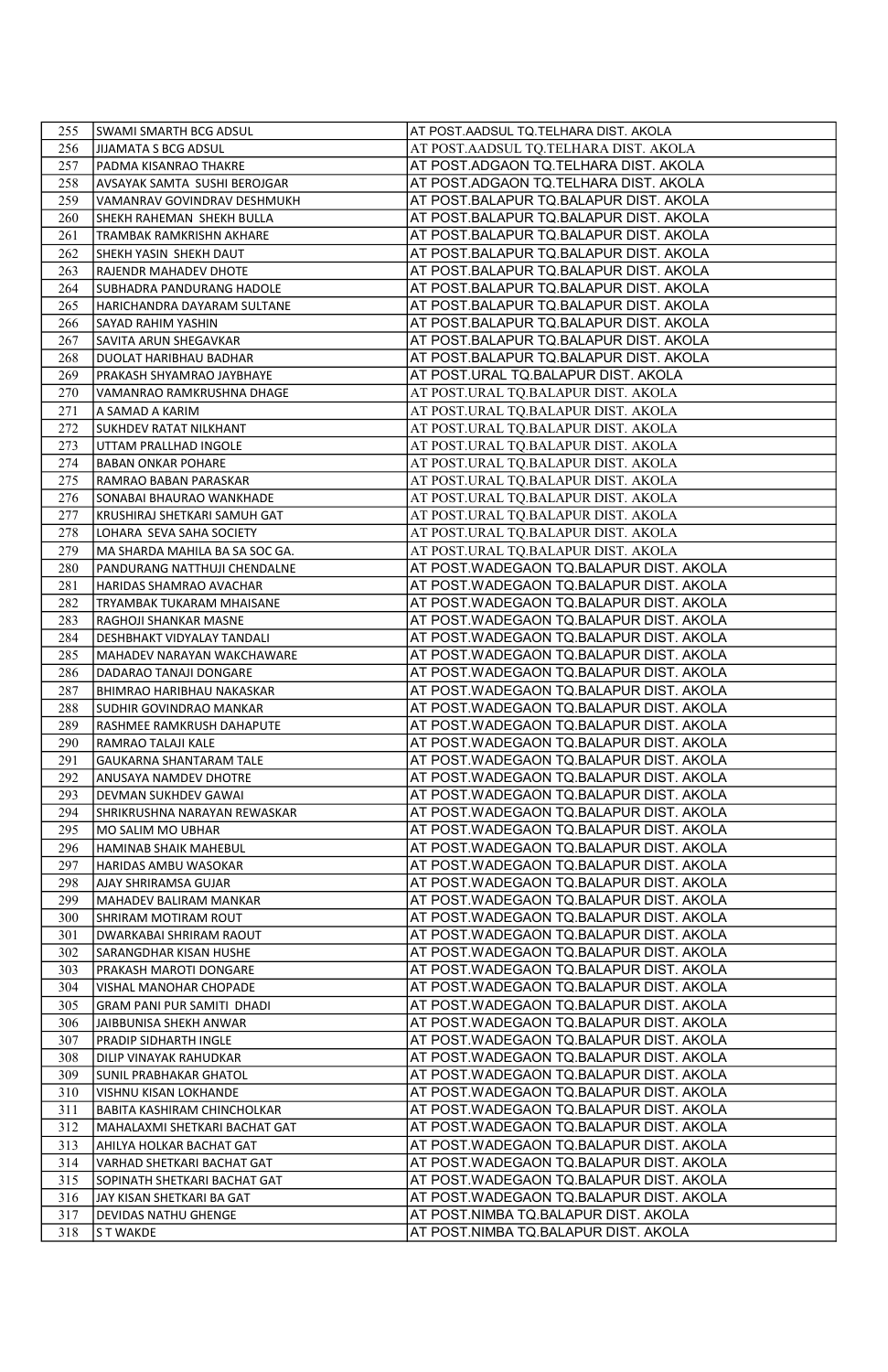| 319        | VISHNAVI MAH S B G NIMBA                          | AT POST.NIMBA TQ.BALAPUR DIST. AKOLA                                                             |
|------------|---------------------------------------------------|--------------------------------------------------------------------------------------------------|
| 320        | GOUKARNABAI ANANDA BORDE                          | AT POST.HATRUN TQ.BALAPUR DIST. AKOLA                                                            |
| 321        | VIDHYADHAR PRABHAKAR ANDHARE                      | AT POST.HATRUN TQ.BALAPUR DIST. AKOLA                                                            |
| 322        | SURESH R NAGALE                                   | AT POST.HATRUN TQ.BALAPUR DIST. AKOLA                                                            |
| 323        | SAYABAI GOPALRAO PATIL                            | AT POST.HATRUN TQ.BALAPUR DIST. AKOLA                                                            |
| 324        | AASHADEVI GOPALDAS AGRAWAL                        | AT POST.HATRUN TQ.BALAPUR DIST. AKOLA                                                            |
| 325        | MANOHAR BHAGWANT PARASKAR                         | AT POST.HATRUN TQ.BALAPUR DIST. AKOLA                                                            |
| 326        | PARSHRAM CHANDRABHAN AAGARKAR                     | AT POST.HATRUN TQ.BALAPUR DIST. AKOLA                                                            |
| 327        | PRABHAKAR LAKSHMAN THAKARE                        | AT POST.HATRUN TQ.BALAPUR DIST. AKOLA                                                            |
| 328        | ASHOK VAMAN PARASKAR                              | AT POST.HATRUN TQ.BALAPUR DIST. AKOLA                                                            |
| 329        | YASHWANT SHIVRAM KUKADE                           | AT POST.HATRUN TQ.BALAPUR DIST. AKOLA                                                            |
| 330        | JAJDARKHA BISMILLAKHA                             | AT POST.HATRUN TQ.BALAPUR DIST. AKOLA                                                            |
| 331        | VISHWASRAO KASHIRAM PARASKAR                      | AT POST.HATRUN TQ.BALAPUR DIST. AKOLA                                                            |
| 332        | VISHWANATH SAMRAT SIRSAT                          | AT POST.HATRUN TQ.BALAPUR DIST. AKOLA                                                            |
| 333        | SARUBAI SRIRAM DONGRE                             | AT POST.HATRUN TQ.BALAPUR DIST. AKOLA                                                            |
| 334        | HAFIS GULAM M A.HAMID                             | AT POST.HATRUN TQ.BALAPUR DIST. AKOLA                                                            |
| 335        | NAGESH MURLIDHAR PARASKAR                         | AT POST.HATRUN TQ.BALAPUR DIST. AKOLA                                                            |
| 336        | VANITA DINKAR FUKAT                               | AT POST.HATRUN TQ.BALAPUR DIST. AKOLA                                                            |
| 337        | EKATA MAHILA MORZADI                              | AT POST.HATRUN TQ.BALAPUR DIST. AKOLA                                                            |
| 338        | PUNDLIK KISAN TAYDE                               | AT POST.PATUR TQ.PATUR DIST. AKOLA                                                               |
| 339        | GAJANAN KASINATH ANDHARE                          | AT POST.PATUR TQ.PATUR DIST. AKOLA                                                               |
| 340        | PRADIP RAMDAS DHORE                               | AT POST.PATUR TQ.PATUR DIST. AKOLA                                                               |
| 341        | SHER KHA AMJAT KHA                                | AT POST.PATUR TQ.PATUR DIST. AKOLA                                                               |
| 342        | PRAFUL MADHUKAR JOSHI                             | AT POST.PATUR TQ.PATUR DIST. AKOLA                                                               |
| 343        | MURARI TRAMBAKRAO BHINGLE                         | AT POST.PATUR TQ.PATUR DIST. AKOLA                                                               |
| 344        | SAU.PRABHATAI EKNATH PADMANE                      | AT POST.PATUR TQ.PATUR DIST. AKOLA                                                               |
| 345        | BRAMHA YASHWANT DHADASE                           | AT POST.PATUR TQ.PATUR DIST. AKOLA                                                               |
| 346        | SHRIRAM SHAHU DHADSE                              | AT POST.PATUR TQ.PATUR DIST. AKOLA                                                               |
| 347        | MU.PR.NIY.RASHTRIY.MAJUR.S.S                      | AT POST.CHANNI TQ.PATUR DIST. AKOLA                                                              |
| 348        | PUNDAPA DHODAPA DAHAKE                            | AT POST.CHANNI TQ.PATUR DIST. AKOLA                                                              |
| 349        | <b>S B TIKAR</b>                                  | AT POST.CHANNI TQ.PATUR DIST. AKOLA                                                              |
| 350        | <b>GOKUL S KALNTRI</b>                            | AT POST.CHANNI TQ.PATUR DIST. AKOLA                                                              |
| 351        | MADHUBALA KUNJBHIHARI LADDHA                      | AT POST.CHANNI TQ.PATUR DIST. AKOLA                                                              |
| 352        | ANIL PRABHAKAR DALVI                              | AT POST.CHANNI TQ.PATUR DIST. AKOLA                                                              |
| 353        | GANESH GOVINDRAO PATOND                           | AT POST.CHANNI TQ.PATUR DIST. AKOLA                                                              |
| 354        | SAILANI EDUCATION SOCY                            | AT POST.CHANNI TQ.PATUR DIST. AKOLA                                                              |
| 355        | POLIC STESHAN CHANNI                              | AT POST.CHANNI TQ.PATUR DIST. AKOLA                                                              |
| 356        | JAY SEVALAL M GAT JARANDI                         | AT POST.CHANNI TQ.PATUR DIST. AKOLA                                                              |
| 357        | ANUSAYABAI TULSHIRAM TELGOTE                      | AT POST.AALEGAO TQ.PATUR DIST. AKOLA                                                             |
| 358<br>359 | MANOHAR RAJARAM DHOTRE<br>RAJESH NARAYAN SIRSAGAR | AT POST.VIWARA BABHULGAON TQ.PATUR DIST. AKOLA<br>AT POST.VIWARA BABHULGAON TQ.PATUR DIST. AKOLA |
| 360        | SUNITA DNYANBA DHOKANE                            | AT POST.VIWARA BABHULGAON TQ.PATUR DIST. AKOLA                                                   |
| 361        | MAHA.RAJYA SAHA.ADIVASI VIKAS                     | AT POST.MURTIZAPUR MAIN TQ.MURTIZAPUR DIST. AKOLA                                                |
| 362        |                                                   | AT POST.MURTIZAPUR MAIN TQ.MURTIZAPUR DIST. AKOLA                                                |
| 363        | DEVRAO NATUJI SHENDE<br>SHOBHA DIPAK SALEDAR      | AT POST.MURTIZAPUR MAIN TQ.MURTIZAPUR DIST. AKOLA                                                |
| 364        | SHYAMSUNDAR SHIVLALJI AGARVAL                     | AT POST.MURTIZAPUR MAIN TQ.MURTIZAPUR DIST. AKOLA                                                |
| 365        | NAMDEV OJDEVMAN WANKHDE                           | AT POST.MURTIZAPUR MAIN TQ.MURTIZAPUR DIST. AKOLA                                                |
| 366        | YASHWANT GRAM SAMRU.YO.                           | AT POST.MURTIZAPUR MAIN TQ.MURTIZAPUR DIST. AKOLA                                                |
| 367        | <b>GRAMIN PANI PURA.SAMITI</b>                    | AT POST.MURTIZAPUR MAIN TQ.MURTIZAPUR DIST. AKOLA                                                |
| 368        | YASHWANT GRAM SAMRUDHHI YO.                       | AT POST.MURTIZAPUR MAIN TQ.MURTIZAPUR DIST. AKOLA                                                |
| 369        | AMBADAS VITTHALRAO THAKARE                        | AT POST.MURTIZAPUR MARKET YARD TQ.MURTIZAPUR DIST. AKOLA                                         |
| 370        | WASUDEV BAPURAO SAMDURE                           | AT POST.MURTIZAPUR MARKET YARD TQ.MURTIZAPUR DIST. AKOLA                                         |
| 371        | SHESHRAO NARAYAN TALOKAR                          | AT POST.MURTIZAPUR MARKET YARD TQ.MURTIZAPUR DIST. AKOLA                                         |
| 372        | TUKDOJI MAHARAJ BACHAT GAT                        | AT POST.MURTIZAPUR MARKET YARD TQ.MURTIZAPUR DIST. AKOLA                                         |
| 373        | M.PRTHMIK.SAH,G.B.MZR                             | AT POST.MURTIZAPUR MARKET YARD TQ.MURTIZAPUR DIST. AKOLA                                         |
| 374        | PRAMOD NAMDEVRAO BELSARE                          | AT POST.MURTIZAPUR CITY TQ.MURTIZAPUR DIST. AKOLA                                                |
| 375        | SHANTABI RAMDAS MAHALLE                           | AT POST.MURTIZAPUR CITY TQ.MURTIZAPUR DIST. AKOLA                                                |
| 376        | TA CONGRESS KAMITI MZR                            | AT POST.MURTIZAPUR CITY TQ.MURTIZAPUR DIST. AKOLA                                                |
| 377        | SUJATA MA. SW. SA. B.G. S PUR                     | AT POST.MURTIZAPUR CITY TQ.MURTIZAPUR DIST. AKOLA                                                |
| 378        | JIJAMATA MA. SW. SA. B.G. MZR                     | AT POST.MURTIZAPUR CITY TQ.MURTIZAPUR DIST. AKOLA                                                |
| 379        | SANTKRUPA SHE. B.G. AMATWADA                      | AT POST.MURTIZAPUR CITY TQ.MURTIZAPUR DIST. AKOLA                                                |
| 380        | CHA. SHAHU M. SHET. B.G. BGRA                     | AT POST.MURTIZAPUR CITY TQ.MURTIZAPUR DIST. AKOLA                                                |
| 381        | S. GADGEBABA SHET. B. G. ANBA                     | AT POST.MURTIZAPUR CITY TQ.MURTIZAPUR DIST. AKOLA                                                |
| 382        | PUNDLIK BABA SHET. B.G. ANBRA                     | AT POST.MURTIZAPUR CITY TQ.MURTIZAPUR DIST. AKOLA                                                |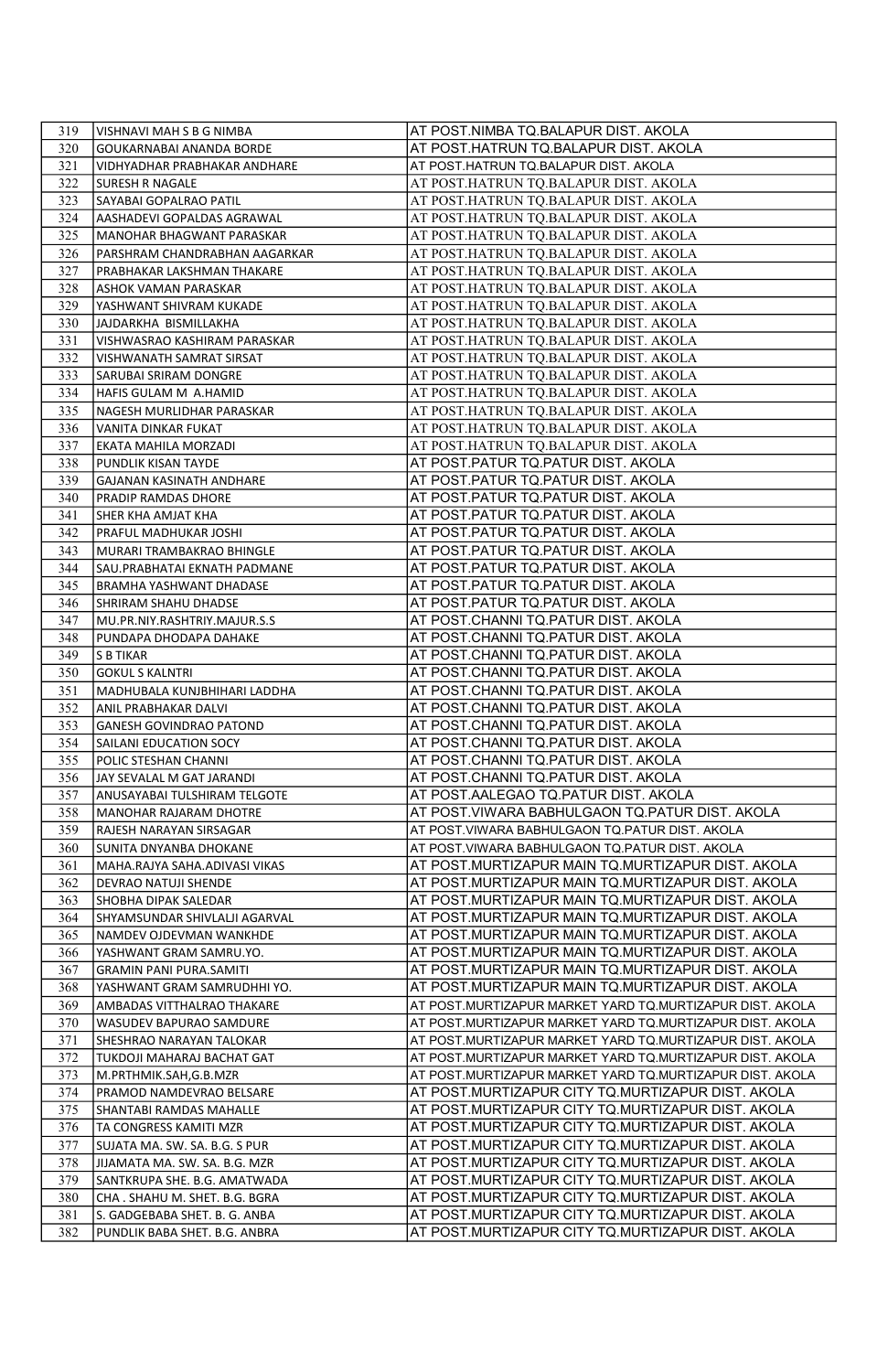| 383        | GAJANAN M. SW. SA. B.G. MZR                                    | AT POST.MURTIZAPUR CITY TQ.MURTIZAPUR DIST. AKOLA                                              |
|------------|----------------------------------------------------------------|------------------------------------------------------------------------------------------------|
| 384        | SUPRIYATAI SULE MA. B.G. MZR                                   | AT POST.MURTIZAPUR CITY TQ.MURTIZAPUR DIST. AKOLA                                              |
| 385        | ANAND LAXMAN NAGPURE                                           | AT POST.MANA TQ.MURTIZAPUR DIST. AKOLA                                                         |
| 386        | MAHADEV BHIVAJI KHANDARE                                       | AT POST.MANA TQ.MURTIZAPUR DIST. AKOLA                                                         |
| 387        | NAGORAO GULABRAO GADAVE                                        | AT POST.KURUM TQ.MURTIZAPUR DIST. AKOLA                                                        |
| 388        | S P WANKHADE                                                   | AT POST.KARANJA MAIN.TQ.KARANJA DIST. WASHIM                                                   |
| 389        | KISAN DAWLAJI REWALE                                           | AT POST.KARANJA MAIN.TQ.KARANJA DIST. WASHIM                                                   |
| 390        | NILKANTH RAMBHAU SURJUSE                                       | AT POST.KARANJA MAIN.TQ.KARANJA DIST. WASHIM                                                   |
| 391        | SANJAY NARAYAN VILAYATKAR                                      | AT POST.KARANJA MAIN.TQ.KARANJA DIST. WASHIM                                                   |
| 392        | PRAMOD BHIKAJI JADHAV                                          | AT POST.KARANJA MAIN.TQ.KARANJA DIST. WASHIM                                                   |
| 393        | ANANDA DIGAMBAR DAHAKE                                         | AT POST.KARANJA MAIN.TQ.KARANJA DIST. WASHIM                                                   |
| 394        | MAHADAV BAKARAM MANKAR                                         | AT POST.KARANJA MAIN.TQ.KARANJA DIST. WASHIM                                                   |
| 395        | RAMCHAND D GAWAI                                               | AT POST.KARANJA MAIN.TQ.KARANJA DIST. WASHIM                                                   |
| 396        | SARPAN. & SAC.DAL.SUD.YOJ.                                     | AT POST.KARANJA MAIN.TQ.KARANJA DIST. WASHIM                                                   |
| 397        | YASHODA SW. SH. BA. GAT                                        | AT POST.KARANJA MAIN.TQ.KARANJA DIST. WASHIM                                                   |
| 398        | MO.AB.KALAMS.S.B.G.KINHI                                       | AT POST.KARANJA MAIN.TQ.KARANJA DIST. WASHIM                                                   |
| 399        | VIJAY RAMESHWAR RENGE                                          | AT POST.KARANJA CITY.TQ.KARANJA DIST. WASHIM                                                   |
| 400        | <b>URAMILA S INGOLE</b>                                        | AT POST.KARANJA CITY.TQ.KARANJA DIST. WASHIM                                                   |
| 401        | SURESH KESHAVRAO WANNOR                                        | AT POST.KARANJA CITY.TQ.KARANJA DIST. WASHIM                                                   |
| 402        | SAHEBRAO TULSIRAM INGOLE                                       | AT POST.KARANJA CITY.TQ.KARANJA DIST. WASHIM                                                   |
| 403        | <b>UDHAY NAGARI PS</b>                                         | AT POST.KAMARGAON.TQ.KARANJA DIST. WASHIM                                                      |
| 404        | S N FALE                                                       | AT POST.KAMARGAON.TQ.KARANJA DIST. WASHIM                                                      |
| 405        | RANUMATA SAY S BA GAT KHERDA                                   | AT POST.KAMARGAON.TQ.KARANJA DIST. WASHIM                                                      |
| 406<br>407 | SURESH MAHADEVRAO POLE                                         | AT POST.UMBARDA BAZAR.TQ.KARANJA DIST. WASHIM<br>AT POST.UMBARDA BAZAR.TQ.KARANJA DIST. WASHIM |
| 408        | DATTA ABHIMAN KHOBRAGADE<br>MOHINIBAI BHAGIRATH SHARMA         | AT POST.UMBARDA BAZAR.TQ.KARANJA DIST. WASHIM                                                  |
| 409        | NILIMABAI VISHNAU WANKHADE                                     | AT POST.UMBARDA BAZAR.TQ.KARANJA DIST. WASHIM                                                  |
| 410        | SAYANKABAI HARIBHAU THER                                       | AT POST.UMBARDA BAZAR.TQ.KARANJA DIST. WASHIM                                                  |
| 411        | KRUSHIMIT SHETKARI BACHAT GAT                                  | AT POST.UMBARDA BAZAR.TQ.KARANJA DIST. WASHIM                                                  |
| 412        | JAI BAJRANG BACHATGAT                                          | AT POST.DANAJ TQ.KARANJA DIST. WASHIM                                                          |
| 413        | S.YASIN S.BANNU S.                                             | AT POST. MANABHA .TQ.KARANJA DIST. WASHIM                                                      |
| 414        | SHANTA SUBHASH RATHOD                                          | AT POST.POHA .TQ.KARANJA DIST. WASHIM                                                          |
| 415        | SHANTA SUBHASH RATHOD                                          | AT POST.KAJLESHWAR .TQ.KARANJA DIST. WASHIM                                                    |
| 416        | SADASHIV PANDURANG UPADHE                                      | AT POST.KAJLESHWAR .TO.KARANJA DIST. WASHIM                                                    |
| 417        | RAMESH MADANLAL RATHI                                          | AT POST.MANGULPIR MAIN .TQ MANGRULPIR DIST. WASHIM                                             |
| 418        | SHREDHAR NANDAPPA UTTARAWAR                                    | AT POST.MANGULPIR MAIN .TQ MANGRULPIR DIST. WASHIM                                             |
| 419        | JAGADAMBA KISHANSA BHAVSAR                                     | AT POST.MANGULPIR MAIN .TQ MANGRULPIR DIST. WASHIM                                             |
| 420        | DASHARATH NAMDEV NETANKAR                                      | AT POST.MANGULPIR MAIN .TQ MANGRULPIR DIST. WASHIM                                             |
| 421        | CHAMPAT KONDAJI BHAGAT                                         | AT POST.MANGULPIR MAIN .TQ MANGRULPIR DIST. WASHIM                                             |
| 422        | <b>BADDU NISA MAJJITKHA</b>                                    | AT POST.MANGULPIR MAIN .TQ MANGRULPIR DIST. WASHIM                                             |
| 423        | GRAMIN PANI PURVATHA SAV SAM                                   | AT POST.MANGULPIR MAIN .TQ MANGRULPIR DIST. WASHIM                                             |
| 424        | VASUDEV SUKHDEV WANKHEDE                                       | AT POST.MANGULPIR CITY .TQ MANGRULPIR DIST. WASHIM                                             |
| 425        | <b>NALU SATISH DADE</b>                                        | AT POST.MOHARI .TQ MANGRULPIR DIST. WASHIM                                                     |
| 426        | PRINC B G HIGH SCH MOHARI                                      | AT POST.MOHARI .TQ MANGRULPIR DIST. WASHIM                                                     |
| 427        | SACHIV GAJANAN MAH JAN POTI                                    | AT POST.MOHARI .TQ MANGRULPIR DIST. WASHIM                                                     |
| 428        | PRINC Z P SCH KHADI DHAMANI                                    | AT POST.MOHARI .TQ MANGRULPIR DIST. WASHIM                                                     |
| 429        | SEVA SAH SOCI ZADGAON                                          | AT POST.MOHARI .TQ MANGRULPIR DIST. WASHIM                                                     |
| 430        | <b>AMOL R THAKARE</b>                                          | AT POST.SHELU BAZAR .TQ MANGRULPIR DIST. WASHIM                                                |
| 431        | <b>GOKUL HIMMAT GANJARE</b>                                    | AT POST.WANOJA .TQ MANGRULPIR DIST. WASHIM                                                     |
| 432        | NAYANA SADASHIV BODASE                                         | AT POST.WANOJA .TQ MANGRULPIR DIST. WASHIM                                                     |
| 433        | MADHUKAR RAMAJI BHONGE                                         | AT POST.WANOJA .TQ MANGRULPIR DIST. WASHIM                                                     |
| 434        | NIRMALABAI SADASHIV BAISKAR                                    | AT POST.WANOJA .TQ MANGRULPIR DIST. WASHIM                                                     |
| 435        | MEHARAN BADHU PAWAR                                            | AT POST.DANORA .TQ MANGRULPIR DIST. WASHIM                                                     |
| 436        | NIYO SHET SAH JINIG ASEGAON                                    | AT POST.DANORA .TQ MANGRULPIR DIST. WASHIM                                                     |
| 437<br>438 | GAYATRI DUDH UTP SAH SO SHEGI<br>SEC. GRA. PA. JAMDARA ( GHOTI | AT POST.DANORA .TQ MANGRULPIR DIST. WASHIM<br>AT POST.MANORA .TQ MANORA DIST. WASHIM           |
| 439        | SHI.BAH.DAL.ADI.VI.SAN.PARVA                                   | AT POST.MANORA .TQ MANORA DIST. WASHIM                                                         |
| 440        | BHIMRAO SHRIRAM GAVANDE                                        | AT POST.MANORA .TQ MANORA DIST. WASHIM                                                         |
| 441        | NAGAMA FARIHIN MO.SALIM                                        | AT POST.MANORA .TQ MANORA DIST. WASHIM                                                         |
| 442        | JITENDR PANDURANG KALE                                         | AT POST.MANORA .TQ MANORA DIST. WASHIM                                                         |
| 443        | BHAGWANTRAOGAWANDESHE.S.S.B.G.                                 | AT POST.MANORA .TQ MANORA DIST. WASHIM                                                         |
| 444        | MATO.PRAYA.DHU.UD.SA.SA.VARODI                                 | AT POST.MANORA .TQ MANORA DIST. WASHIM                                                         |
| 445        | ADH.SACH.BAHU.KUN.SAM.KAL.SA.                                  | AT POST.MANORA .TQ MANORA DIST. WASHIM                                                         |
| 446        | ZP SCHOOL GOVARDHAN NAG                                        | AT POST.SHENDURJANA .TQ MANORA DIST. WASHIM                                                    |
|            |                                                                |                                                                                                |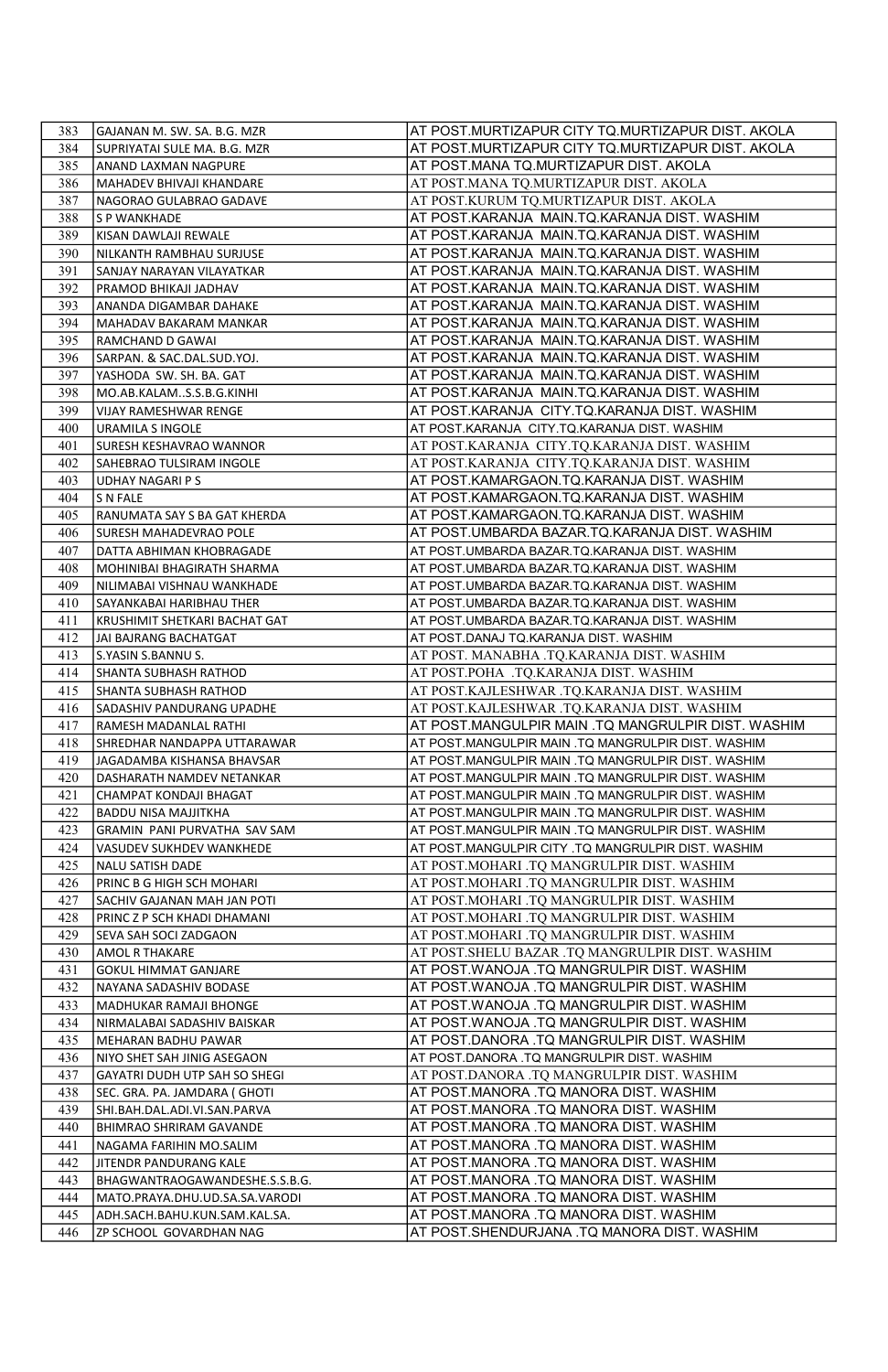| 447        | SUDHAKAR GANAPAT JADHAV                         | AT POST.POHARADEVI .TQ MANORA DIST. WASHIM                                               |
|------------|-------------------------------------------------|------------------------------------------------------------------------------------------|
| 448        | DATTRAM KISANRAO DHOKE                          | AT POST.POHARADEVI .TQ MANORA DIST. WASHIM                                               |
| 449        | <b>GOBARA BHURA JADHAV</b>                      | AT POST.POHARADEVI .TQ MANORA DIST. WASHIM                                               |
| 450        | GRAM ADHIKARI FULUMARI                          | AT POST.POHARADEVI .TQ MANORA DIST. WASHIM                                               |
| 451        | RAMESH DHANU JADHAV                             | AT POST.POHARADEVI .TQ MANORA DIST. WASHIM                                               |
| 452        | HM TAPASVI ART COL POHARADEVI                   | AT POST.POHARADEVI .TQ MANORA DIST. WASHIM                                               |
| 453        | GANDHI SHETKARI WASHIM                          | AT POST.POHARADEVI .TQ MANORA DIST. WASHIM                                               |
| 454        | SHIWAJI PANDUJI SHELKE                          | AT POST.WASHIM MAIN TQ.WASHIM DIST. WASHIM                                               |
| 455        | K.B.INGOLE                                      | AT POST.WASHIM MAIN TQ.WASHIM DIST. WASHIM                                               |
| 456        | RAMHARI BALIRAM GAIKWAD                         | AT POST.WASHIM MAIN TQ.WASHIM DIST. WASHIM                                               |
| 457        | NIWRUTI PUNJAJI PARANDE                         | AT POST.WASHIM MAIN TQ.WASHIM DIST. WASHIM                                               |
| 458        | NAMDEO DEOBA BARADE                             | AT POST.WASHIM MAIN TO.WASHIM DIST. WASHIM                                               |
| 459        | SONAJI GANPAT PAIGHAN                           | AT POST.WASHIM MAIN TQ.WASHIM DIST. WASHIM                                               |
| 460        | NAMDEO SAMPAT SAVANT                            | AT POST.WASHIM MAIN TQ.WASHIM DIST. WASHIM                                               |
| 461        | MANDA SHALIGRAM PADGHAN                         | AT POST.WASHIM MAIN TQ.WASHIM DIST. WASHIM                                               |
| 462        | KESHAW SHAKHARAM GORE                           | AT POST.WASHIM MAIN TQ.WASHIM DIST. WASHIM                                               |
| 463        | UJELA NANDAKISHOR NAGALKAR                      | AT POST.WASHIM MAIN TQ.WASHIM DIST. WASHIM                                               |
| 464        | BABARAO SAKHARAM DESHMUKH                       | AT POST.WASHIM MAIN TQ.WASHIM DIST. WASHIM                                               |
| 465<br>466 | JUBEDABI ASHARFAKHA PATHAN                      | AT POST.WASHIM MAIN TQ.WASHIM DIST. WASHIM<br>AT POST.WASHIM MAIN TQ.WASHIM DIST. WASHIM |
|            | SHANTOSH VISHNNU MAHALLE                        |                                                                                          |
| 467<br>468 | JIVAN VIKAS EDU.MANDAL KAKETUM                  | AT POST.WASHIM MAIN TQ.WASHIM DIST. WASHIM<br>AT POST.WASHIM CITY TQ.WASHIM DIST. WASHIM |
| 469        | J S SAVALE<br>NAYANA MURALIDHAR THAKARE         | AT POST.WASHIM CITY TQ.WASHIM DIST. WASHIM                                               |
| 470        | RAMCHANDRA R SHINDE                             | AT POST.WASHIM CITY TQ.WASHIM DIST. WASHIM                                               |
| 471        | JAY JIJAU FEMALE BACHAT GAT                     | AT POST.WASHIM CITY TQ.WASHIM DIST. WASHIM                                               |
| 472        | SHANKAR DAGADU INGOLE                           | AT POST.ANSING TQ.WASHIM DIST. WASHIM                                                    |
| 473        | DAULAT NARAYAN SHINDE                           | AT POST.ANSING TQ.WASHIM DIST. WASHIM                                                    |
| 474        | PRALHAD KAUTIKA WABLE                           | AT POST.ANSING TQ.WASHIM DIST. WASHIM                                                    |
| 475        | VAMAN NAGOJI MANWAR                             | AT POST.ANSING TQ.WASHIM DIST. WASHIM                                                    |
| 476        | JATBA HANWANTA PARDE                            | AT POST.ANSING TQ.WASHIM DIST. WASHIM                                                    |
| 477        | VITTHALRAO DEVBA KAVHAR                         | AT POST.ANSING TQ.WASHIM DIST. WASHIM                                                    |
| 478        | JAGANNATH AMLU                                  | AT POST.ANSING TQ.WASHIM DIST. WASHIM                                                    |
| 479        | TUKARAM LAHEJAJI                                | AT POST.ANSING TQ.WASHIM DIST. WASHIM                                                    |
| 480        | PRALHAD BALIRAM SHEGOKAR                        | AT POST.ANSING TQ.WASHIM DIST. WASHIM                                                    |
| 481        | SUMANBAI BABARAO GHUGE                          | AT POST.ANSING TQ.WASHIM DIST. WASHIM                                                    |
| 482        | PANDURANG HARIBHAU VADKUTE                      | AT POST.ANSING TQ.WASHIM DIST. WASHIM                                                    |
| 483        | NAMDEV GOVINDA GADEKAR                          | AT POST.ANSING TQ.WASHIM DIST. WASHIM                                                    |
| 484        | NAMDEV KISAN MASKE                              | AT POST.ANSING TQ.WASHIM DIST. WASHIM                                                    |
| 485        | MANKARNABAI GOVINDRAO MUSALE                    | AT POST.ANSING TQ.WASHIM DIST. WASHIM                                                    |
| 486        | DATTAKRUPA S S GAT UMRA SHM                     | AT POST.ANSING TQ.WASHIM DIST. WASHIM                                                    |
| 487        | RAMA AMBEDKAR S S GAT SAVALI                    | AT POST.ANSING TQ.WASHIM DIST. WASHIM                                                    |
| 488        | NARAYAN GOVINDA GOTE                            | AT POST.TONDGAON TQ.WASHIM DIST. WASHIM                                                  |
| 489        | TULSHIRAM RAGHOJI WADH                          | AT POST.TONDGAON TQ.WASHIM DIST. WASHIM                                                  |
| 490        | ARJUNA SAMPATI PANDIT                           | AT POST.TONDGAON TQ.WASHIM DIST. WASHIM                                                  |
| 491        | USHA ASHOK MODAKAR                              | AT POST.TONDGAON TQ.WASHIM DIST. WASHIM                                                  |
| 492        | KASTURABAI M INGOLE 1                           | AT POST.TONDGAON TQ.WASHIM DIST. WASHIM                                                  |
| 493<br>494 | MAHADEV NARAYAN BHOYAR                          | AT POST.TONDGAON TQ.WASHIM DIST. WASHIM                                                  |
|            | SUDHAKAR BABARAO ANSINGKAR                      | AT POST.MALEGAO TQ.MALEGAO DIST. WASHIM                                                  |
| 495<br>496 | USHA DIGAMBAR GHUGE<br>RAJARAM SHANKAR WANKHADE | AT POST.MALEGAO TQ.MALEGAO DIST. WASHIM<br>AT POST.KINHI RAJA TQ.MALEGAO DIST. WASHIM    |
| 497        | S.RASHID S.HASAN                                | AT POST.MEDSHI TQ.MALEGAO DIST. WASHIM                                                   |
| 498        | UDAYAKUMAR BHAGAWAN SONUNE                      | AT POST.MEDSHI TQ.MALEGAO DIST. WASHIM                                                   |
| 499        | <b>GULAB GOPISA JAGWAL</b>                      | AT POST.MEDSHI TQ.MALEGAO DIST. WASHIM                                                   |
| 500        | MADHUKAR PARASHRAM INGLE                        | AT POST.MEDSHI TQ.MALEGAO DIST. WASHIM                                                   |
| 501        | CHINTAMAN VITHOBA DEVKAR                        | AT POST.MEDSHI TQ.MALEGAO DIST. WASHIM                                                   |
| 502        | NAMDEVRAO FAKIRAJI THAKARE                      | AT POST.MEDSHI TQ.MALEGAO DIST. WASHIM                                                   |
| 503        | VINOD PRASARAM CHAVAN                           | AT POST.MEDSHI TQ.MALEGAO DIST. WASHIM                                                   |
| 504        | RNNO MALU PRASUVALE                             | AT POST.MEDSHI TQ.MALEGAO DIST. WASHIM                                                   |
| 505        | RAHIMKHA SHEK MIYAKHA                           | AT POST.MEDSHI TQ.MALEGAO DIST. WASHIM                                                   |
| 506        | NARAYAN SHVRAM WAGHMARE                         | AT POST.MEDSHI TQ.MALEGAO DIST. WASHIM                                                   |
| 507        | SANJAY BHIWAJI SHINDE                           | AT POST.MEDSHI TQ.MALEGAO DIST. WASHIM                                                   |
| 508        | PRABHA BHIMRAV ANDHALE                          | AT POST.MEDSHI TQ.MALEGAO DIST. WASHIM                                                   |
| 509        | AMOL DINKAR TAYDE                               | AT POST.MEDSHI TQ.MALEGAO DIST. WASHIM                                                   |
| 510        | MAHADU NAGO CHAVRE                              | AT POST.MEDSHI TQ.MALEGAO DIST. WASHIM                                                   |